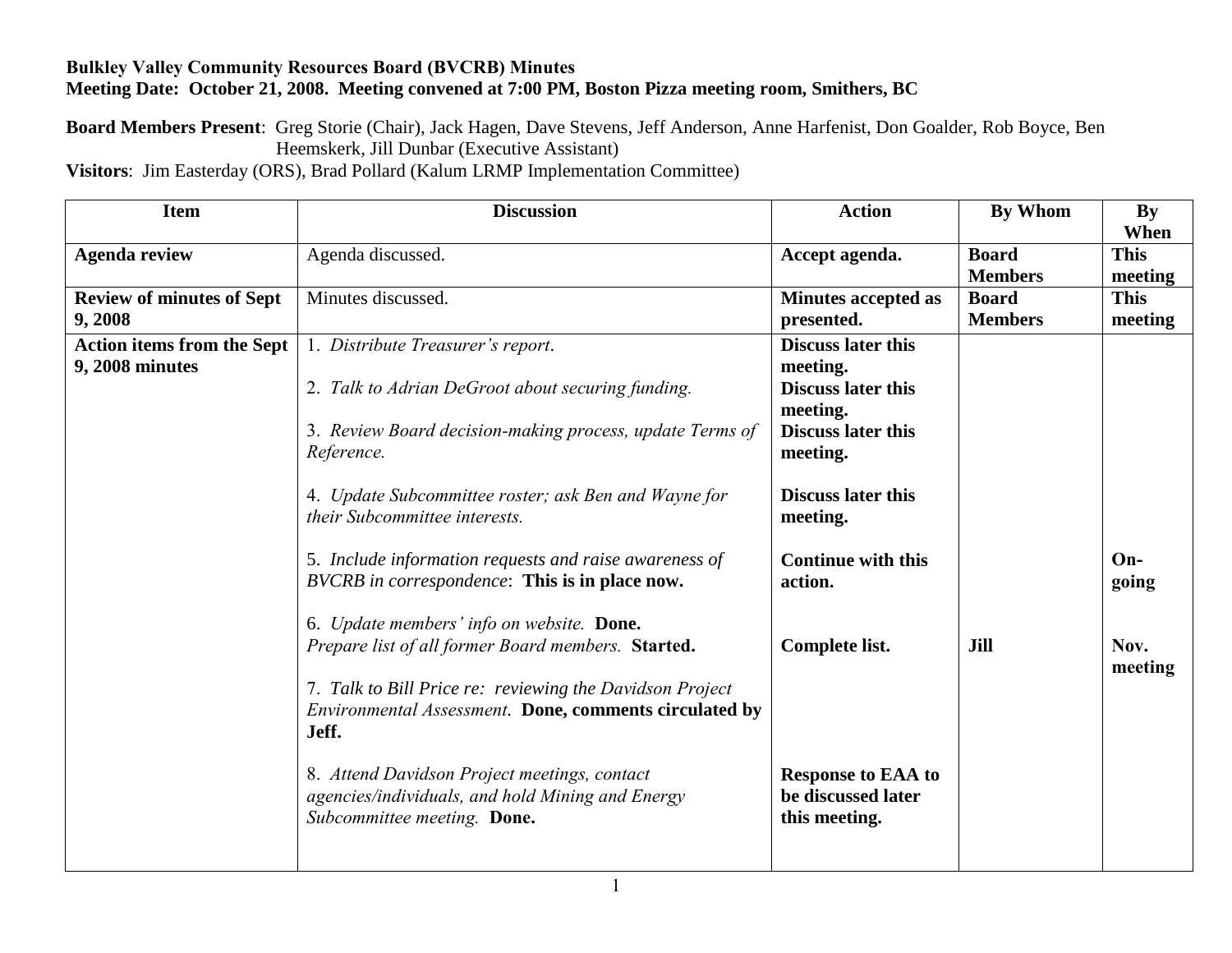| <b>Item</b>                     | <b>Discussion</b>                                                                                                                                                                                                     | <b>Action</b>                                              | <b>By Whom</b>                    | <b>By</b> |
|---------------------------------|-----------------------------------------------------------------------------------------------------------------------------------------------------------------------------------------------------------------------|------------------------------------------------------------|-----------------------------------|-----------|
|                                 | 9. Circulate the RAMP response letter along with the Vold<br>report to recreation user groups, ask for comments, forward<br>to new Minister and the Opposition critic. Recreation<br>Subcommittee is working on this. | <b>Circulate draft and</b><br>finalize.                    | <b>Recreation</b><br>Subcommittee | When      |
|                                 | 10. Send comments regarding Smallwood letter to Anne.<br>Done, letter sent.                                                                                                                                           |                                                            |                                   |           |
|                                 | 11. Woodmere Cattle Company referral: Prepare response.<br>Not done, no issues of major concern.                                                                                                                      |                                                            |                                   |           |
|                                 | 12. Prepare draft letter to IAMC regarding LRMP<br>Monitoring. Done.                                                                                                                                                  | <b>Finalize letter and</b><br>send out.                    | Greg/Taylor                       |           |
|                                 | 13. Prepare draft responses to two recreation referrals.<br>Done.                                                                                                                                                     | <b>Responses will be</b><br>discussed later in<br>meeting. |                                   |           |
| <b>Subcommittee</b>             | 1. Mining and Energy Development:                                                                                                                                                                                     |                                                            |                                   |           |
| <b>Reports/Issues/Correspon</b> | Davidson Project PLC meeting: Rob: The PLC has no                                                                                                                                                                     |                                                            |                                   |           |
| dence                           | mandate beyond the project exploration phase; therefore the<br>Province will stand down the committee. With the EA                                                                                                    |                                                            |                                   |           |
|                                 | process underway, a new Community Advisory Panel (CAP)                                                                                                                                                                |                                                            |                                   |           |
|                                 | will be established. Rob will be BVCRB rep on CAP.                                                                                                                                                                    |                                                            |                                   |           |
|                                 | Letter from Josette Weir regarding visual quality                                                                                                                                                                     | Prepare draft                                              | <b>Dave Stevens</b>               | Nov.      |
|                                 | objectives and mining: Response will be prepared to                                                                                                                                                                   | response.                                                  |                                   | meeting   |
|                                 | address her points.                                                                                                                                                                                                   |                                                            |                                   |           |
|                                 | 2. Recreation:                                                                                                                                                                                                        |                                                            |                                   |           |
|                                 | RAMP response letter: Draft has been written and will be                                                                                                                                                              | <b>Circulate draft for</b>                                 | Anne                              | As time   |
|                                 | circulated once the more time-sensitive issues before the                                                                                                                                                             | comment, and                                               |                                   | permits   |
|                                 | Board have been addressed.                                                                                                                                                                                            | finalize letter.                                           |                                   |           |
|                                 | <b>Responses to recreation referrals:</b> Discussion: Board had                                                                                                                                                       | <b>Assess future</b>                                       |                                   |           |
|                                 | requested more information in order to assess applications.<br>Recreation Reserve status on an area doesn't prevent other                                                                                             | referrals when they<br>are received.                       |                                   |           |
|                                 | uses, but recreation does have higher priority. Further                                                                                                                                                               |                                                            |                                   |           |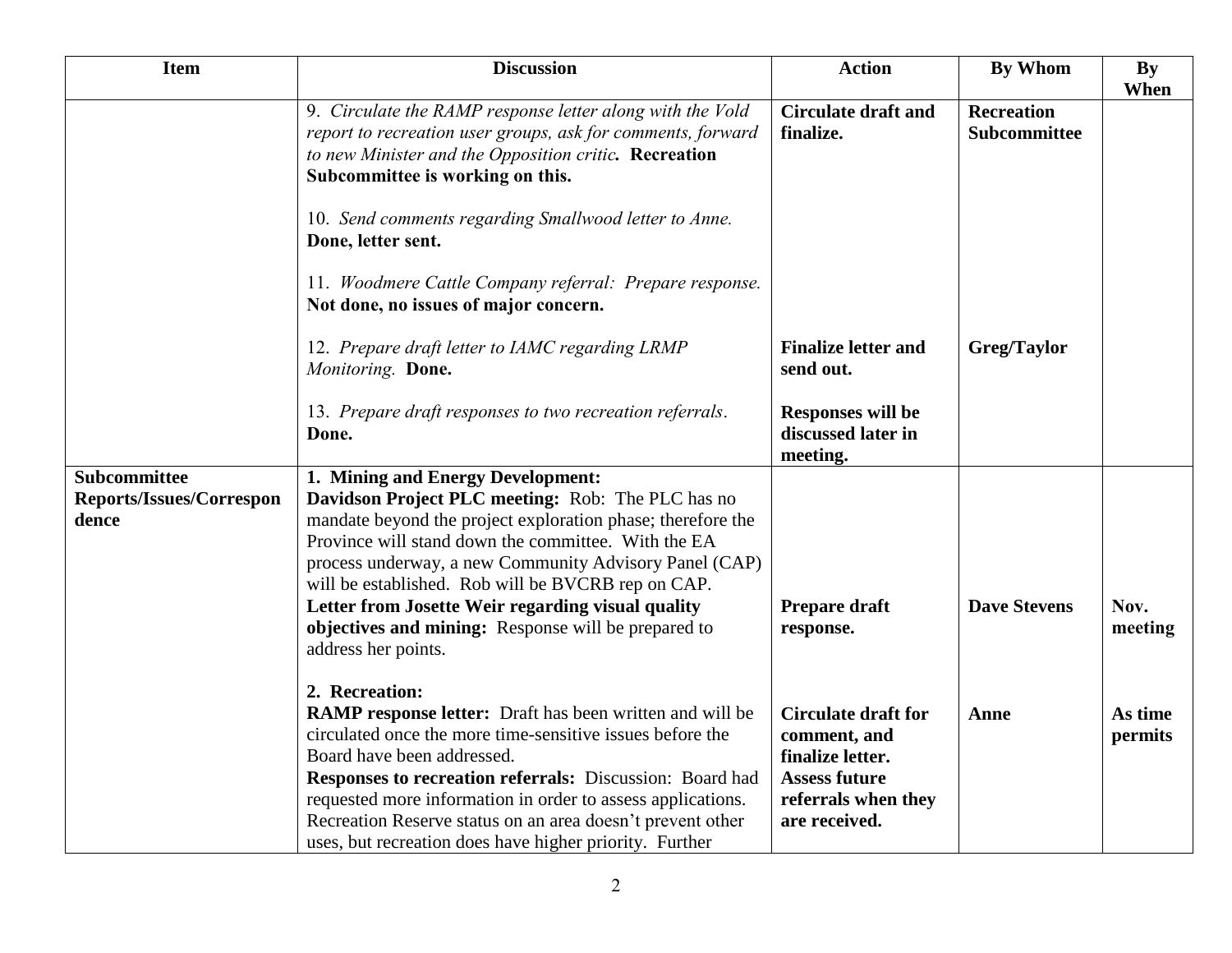| <b>Item</b>           | <b>Discussion</b>                                                                                                                                                                                                                                                                                                                                    | <b>Action</b>                                                            | <b>By Whom</b>                 | <b>By</b><br>When      |
|-----------------------|------------------------------------------------------------------------------------------------------------------------------------------------------------------------------------------------------------------------------------------------------------------------------------------------------------------------------------------------------|--------------------------------------------------------------------------|--------------------------------|------------------------|
|                       | development (e.g. trails) would require public review. Ben<br>has discussed this with Kevin Eskelin, who may contact the<br><b>BVCRB</b> for further discussion.<br>3. Forestry, Range and Agriculture:<br><b>Referral letter to BCTS:</b> Follow-up may be required if no<br>response received by the Board.<br>4. LWBC Referrals and Land Tenures: | Follow up as<br>required.                                                |                                |                        |
|                       | No items.<br>5. Water and Fish:<br>Discussion with Craig Stewart: Jeff: Reply to specific<br>questions from Jeff regarding mine reclamation is expected<br>from Craig. Regarding Blue Pearl EAA: Craig is permit<br>issuer so correspondence should be copied to him.                                                                                | <b>Copy Blue Pearl</b><br><b>EAA</b> correspondence<br>to Craig Stewart. | <b>Board</b><br><b>Members</b> | As<br>needed           |
|                       | 6. Monitoring and Land Use Plans<br>Monitoring the LRMP: Letter regarding LRMP<br>monitoring has been prepared, and will be circulated.                                                                                                                                                                                                              | Send letter to IAMC,<br><b>Eamon O'Donaghue</b>                          | Greg                           | <b>ASAP</b>            |
| <b>Administration</b> | 1. ILMB funding for the Board: Greg contacted Fred<br>Oliemans who advised that no funds are available at present.<br>Greg will check later in the year.<br>2. Treasurer's report: \$4000.00 received from ILMB in<br>2007. \$5,600.00 in account at end of August 2008.                                                                             | <b>Follow up on ILMB</b><br>funding availability.                        | Greg                           | <b>January</b><br>2009 |
|                       | 3. BVCRB Brochure: A flyer should be prepared to<br>increase awareness and interest in the BVCRB.                                                                                                                                                                                                                                                    | Prepare draft<br>brochure                                                | <b>Jill/Taylor</b>             |                        |
|                       | 4. Name tags: Generic name tags should be prepared for<br>Board members to wear at public events to raise awareness<br>and interest.                                                                                                                                                                                                                 | Investigate<br>preparation of name<br>tags.                              | <b>Dave</b>                    |                        |